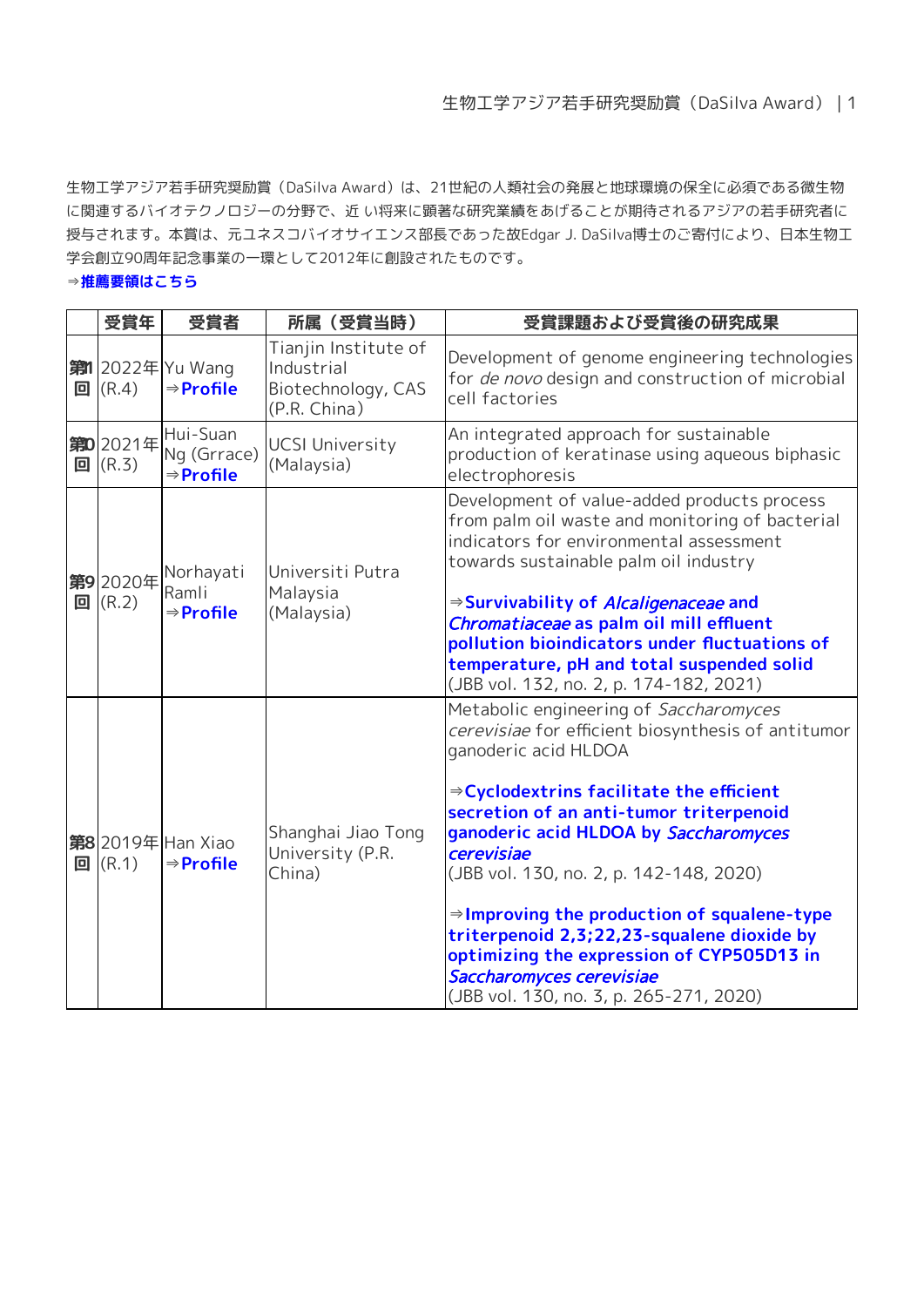|   | 第7 2018年<br>$\boxed{q}$ (H.30) | Pau-Loke<br>Show<br>$\Rightarrow$ Profile    | The University of<br>Nottingham,<br>Malaysia<br>(Malaysia) | Converting wastewater to bioenergy and bio-<br>products using microalgae technology<br>$\Rightarrow$ Isolation and characterization of a novel<br>Lactobacillus plantarum MMB-07 from<br>traditional Suanyu for Acanthogobius hasta<br>fermentation<br>(JBB vol. 132, no. 2, p. 161-166, 2021)<br>⇒Characterization of a novel type II-<br>asparaginase from Acinetobacter soli and its<br>ability to inhibit acrylamide formation in<br>potato chips<br>(JBB vol. 129, no. 6, p. 672-678, 2020)<br>$\Rightarrow$ Overproduction of lipoxygenase from<br>Pseudomonas aeruginosa in Escherichia coli by<br>auto-induction expression and its application<br>in triphenylmethane dyes degradation<br>(JBB vol. 129, no. 3, p. 327-332, 2020)<br>$\Rightarrow$ Date pits activated carbon for divalent lead<br>ions removal<br>(JBB vol. 128, no. 1, p. 88-97, 2019)<br>$\Rightarrow$ Auto-flocculation through cultivation of<br>Chlorella vulgaris in seafood wastewater<br>discharge: Influence of culture conditions on<br>microalgae growth and nutrient removal<br>(JBB vol. 127, no. 4, p. 492-498, 2019) |
|---|--------------------------------|----------------------------------------------|------------------------------------------------------------|---------------------------------------------------------------------------------------------------------------------------------------------------------------------------------------------------------------------------------------------------------------------------------------------------------------------------------------------------------------------------------------------------------------------------------------------------------------------------------------------------------------------------------------------------------------------------------------------------------------------------------------------------------------------------------------------------------------------------------------------------------------------------------------------------------------------------------------------------------------------------------------------------------------------------------------------------------------------------------------------------------------------------------------------------------------------------------------------------------------|
| 回 | 第62017年<br>(H.29)              | Fithriyah<br>Sjatha<br>⇒Profile              | Universitas                                                | Production of resuscitation-promoting factor B<br>of Mycobacterium tuberculosis using various<br>Indonesia (Indonesia) expression systems and their immunogenetical<br>study for vaccine platform                                                                                                                                                                                                                                                                                                                                                                                                                                                                                                                                                                                                                                                                                                                                                                                                                                                                                                             |
| 回 | 第5 2016年<br>(H.28)             | Uschara<br>Thumarat<br>$\Rightarrow$ Profile | Prince of Songkla<br>University (Thailand)                 | Biochemical characterization and molecular<br>engineering of recombinant cutinases and<br>carboxylesterase from a thermophilic<br>actinomycete, Thermobifida alba AHK119                                                                                                                                                                                                                                                                                                                                                                                                                                                                                                                                                                                                                                                                                                                                                                                                                                                                                                                                      |
| 回 | 第4 2015年<br>(H.27)             | 該当者なし                                        |                                                            |                                                                                                                                                                                                                                                                                                                                                                                                                                                                                                                                                                                                                                                                                                                                                                                                                                                                                                                                                                                                                                                                                                               |